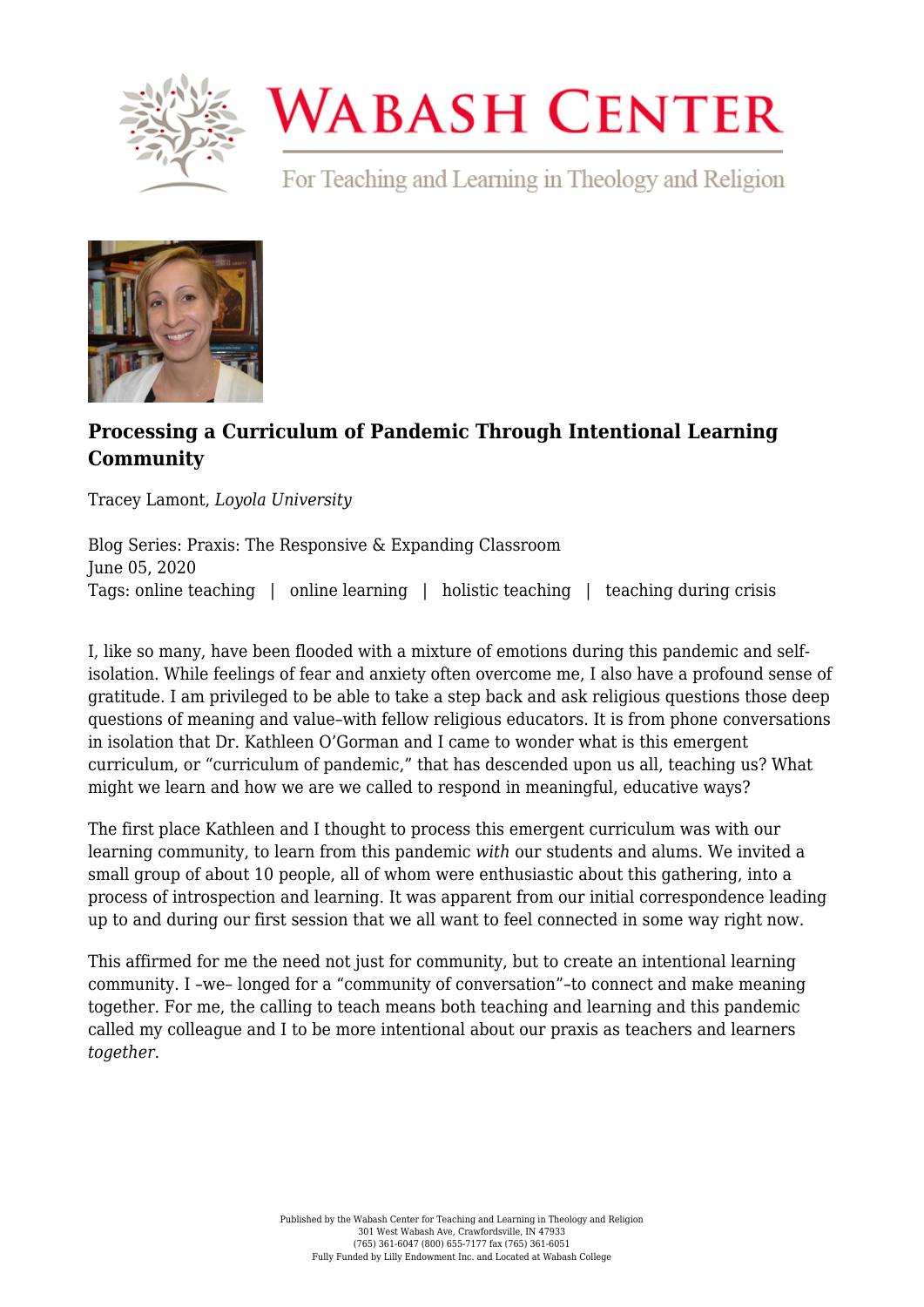Kathleen coined the titled for our virtual sessions "Pandemic Pandemonium."

There is no script or textbook that tells us what we can learn and how we should respond to this global crisis; therefore, we developed a framework of four sessions from which will flow a process of unpacking this curriculum of pandemic. Drawing inspiration from Kathleen's gifts of music and aesthetics, we framed each one around a different song to evoke our affective sensibilities.

In our first session, we set the context for our process of teaching and learning through the pandemic by listening to Sam Cooke sing ["A Change Is Gonna Come"](https://www.youtube.com/watch?v=wEBlaMOmKV4) set to a video with still images of people standing up for their human rights across the world throughout different moments in history. In sharing our interpretations and insights from this video and song, we discussed how we might connect these historical movements for change to the change emerging before us right now.

What change do we want to see from this experience of sheltering in place, from teaching in learning through new modes and mediums, and from recognition the earth is healing itself while we remain still? We concluded that first session by observing how each movement for change in society was a movement towards deeper inclusion. How, then, is this curriculum of pandemic guiding us towards greater inclusivity?

This set the tone for our next session, "Go to your room" (something Mother Earth seems to be telling us right now), and the introspection on our feelings and emotions as we withdraw from everyday life. Following John Lennon's song, "[Isolation](https://www.youtube.com/watch?v=flamkViSEJs&feature=youtu.be)," we invited our group to start thinking about how this time away has opened new patterns of living. How have our feelings given rise to new ways of thinking and experiencing the world and how might we help others (those we serve, family, friends) discern the meaning and value of isolation as we are experiencing it?

Our third session will reimagine how we ["Come Together"](https://www.youtube.com/watch?v=Kfpma1AUz5k) (using the Beatles cover song by Gary Clark Jr.), by asking: What now? What is the meaning of all this? What are we learning from gathering in new ways and how does that inform and transform our praxis as religious educators; how does this change in patterns of living call us to rethink our curriculum and praxis towards greater inclusivity?

In our final session, we curated a curriculum of closure to be the start of a new beginning. With help from The Beatles again, ["Let it Be,"](https://www.youtube.com/watch?v=HZqU1l2rexs&feature=youtu.be) we reflect the meaning of Sabbath during this time as we ask what is Mother Earth telling us? How are we called by Mother Earth to *Let it Be*? We end our session with a pastoral plan informed by what we learned and how we are called to respond.

I hope to return to these reflections as our process unfolds in the coming weeks. In the meantime, I am sharing this experience in developing a process curriculum to invite others, if you have not already begun to do so, to engage in a process of introspection and discernment with your learning community to uncover how your teaching and learning can respond to a curriculum of pandemic.